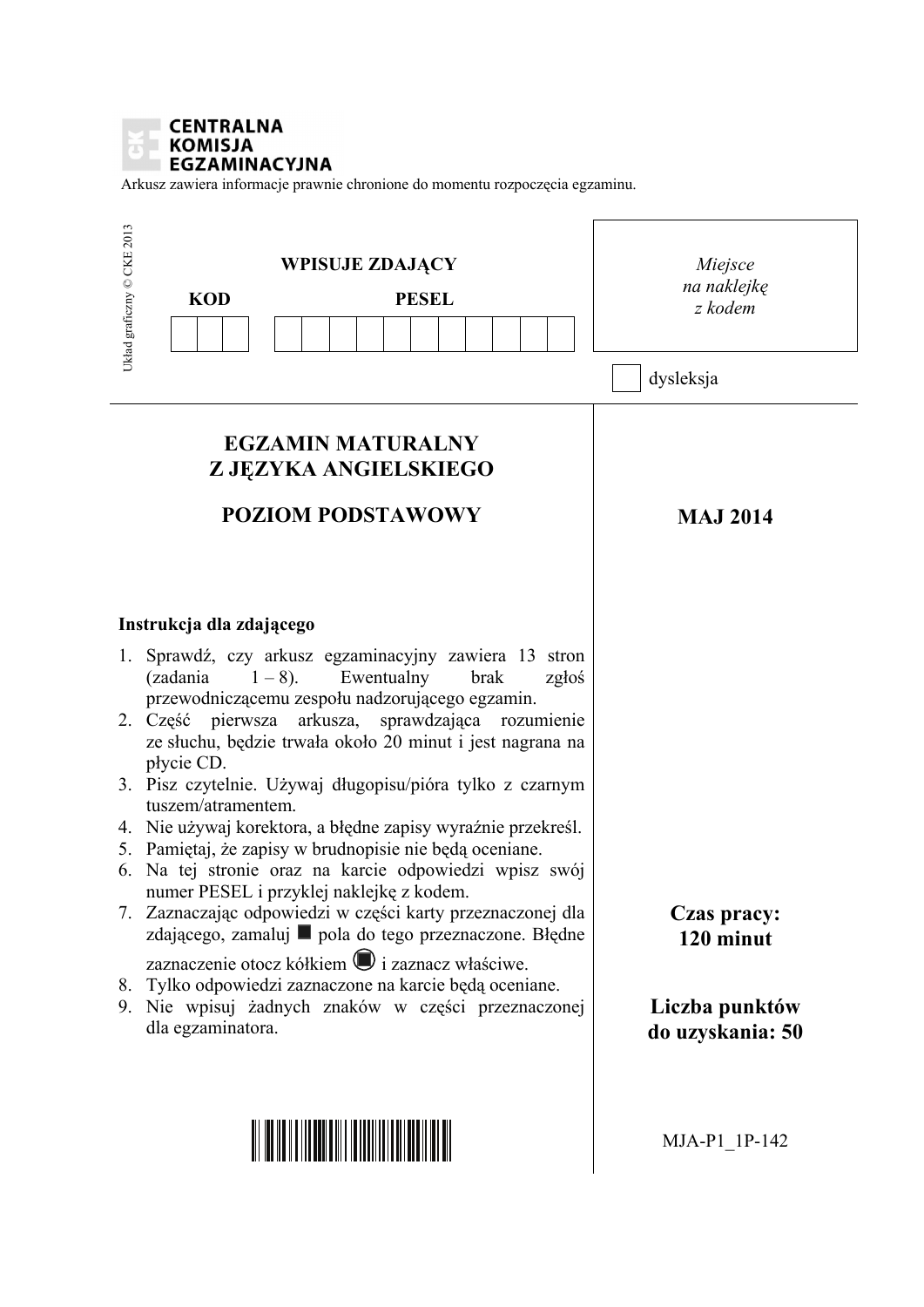## **ROZUMIENIE SŁUCHANEGO TEKSTU**

## **Zadanie 1.** *(5 pkt)*

**Usłyszysz dwukrotnie wypowiedź na temat pewnego gadżetu. Zaznacz znakiem X, które zdania są zgodne z treścią nagrania (T – True), a które nie (F – False). Za każde poprawne rozwiązanie otrzymasz 1 punkt.** 

| <b>1.1.</b> | The new gadget will help dog owners to stop their pets from barking.     |  |
|-------------|--------------------------------------------------------------------------|--|
| 1.2.        | The gadget works best with a dult dogs.                                  |  |
| 1.3.        | Dog owners don't have to hold a microphone in front of their dogs.       |  |
| 1.4.        | The gadget is sold in a few language versions.                           |  |
| 1.5.        | The speaker explains why people want to understand their pets' emotions. |  |

## *PRZENIEŚ ROZWIĄZANIA NA KARTĘ ODPOWIEDZI!*

## **Zadanie 2.** *(5 pkt)*

**Usłyszysz dwukrotnie wypowiedzi pięciu osób na temat ich doświadczeń związanych z wynajmowaniem mieszkania. Do każdej osoby (2.1.–2.5.) dopasuj zdanie podsumowujące jej wypowiedź (A–F). Wpisz rozwiązania do tabeli. Uwaga: jedno zdanie zostało podane dodatkowo i nie pasuje do żadnej wypowiedzi. Za każde poprawne rozwiązanie otrzymasz 1 punkt.** 

### **What is the speaker's opinion about renting a flat?**

- **A.** It involved too much housework.
- **B.** It discouraged me from having flatmates.
- **C.** It gave me a lot of freedom.
- **D.** It taught me not to trust people.
- **E.** It cost too much money and effort.
- **F.** It made me more sociable.

| ◠<br>$\mathbf{L}.\mathbf{I}$ | 2.2. | 2.3. | 2.4. | 2.5. |
|------------------------------|------|------|------|------|
|                              |      |      |      |      |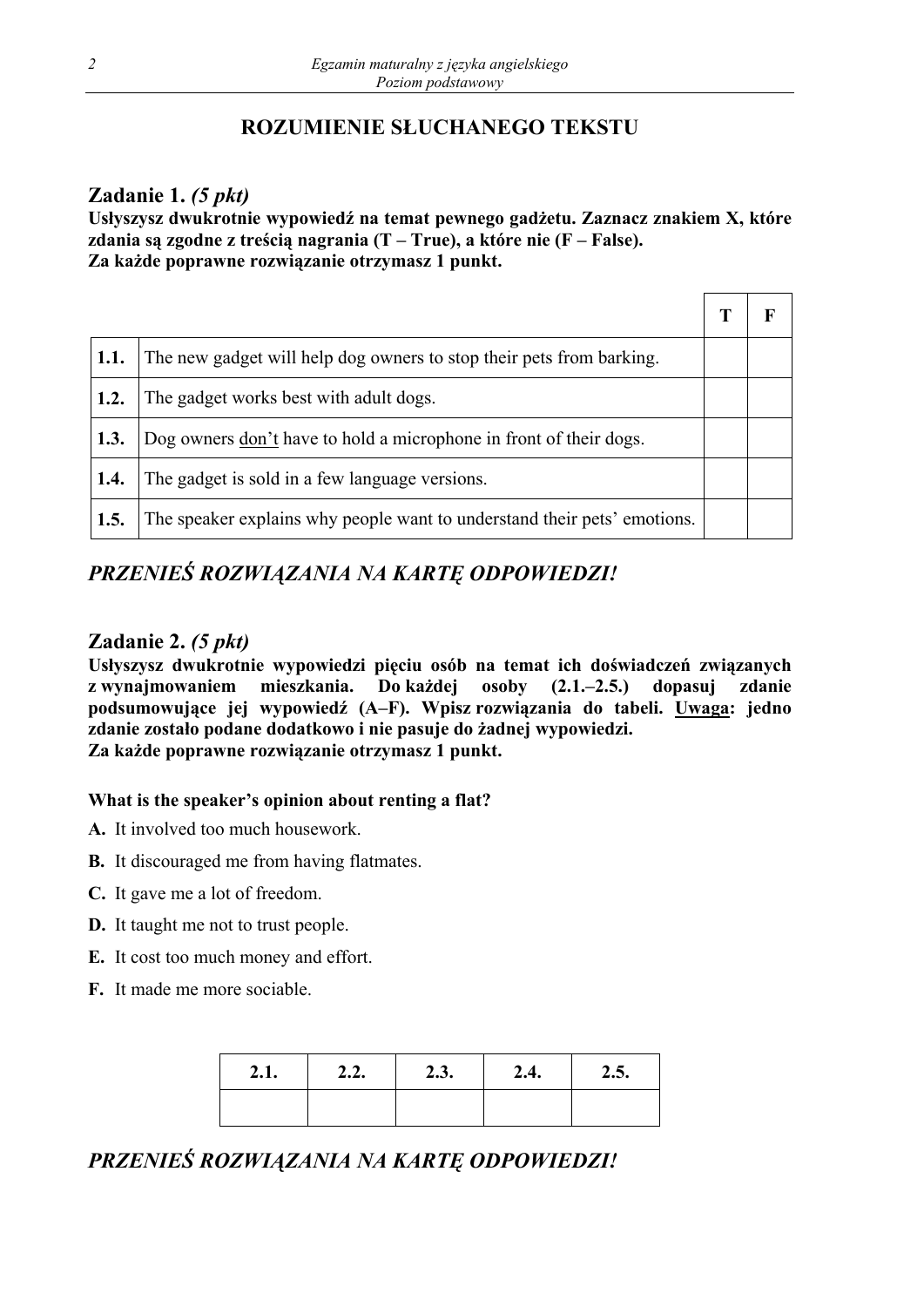## **Zadanie 3.** *(5 pkt)*

**Usłyszysz dwukrotnie wywiad z niepełnosprawnym alpinistą. Z podanych odpowiedzi wybierz właściwą, zgodną z treścią nagrania. Zakreśl literę A, B albo C. Za każde poprawne rozwiązanie otrzymasz 1 punkt.** 

## **3.1. Jeff's interest in climbing started after he**

- **A.** got married to Emily.
- **B.** became a university student.
- **C.** watched a film about Mount Everest.

## **3.2. How is Jeff preparing for his Everest challenge?**

- **A.** He is on a special diet.
- **B.** He is trying to lose weight.
- **C.** He works out in the gym on weekdays.

### **3.3. Jeff decided to climb Mount Everest because he wants to**

- **A.** get money from sponsors.
- **B.** make his wife proud.
- **C.** see if he can do it.

## **3.4. During Jeff's climb,**

- **A.** somebody will help him with his belongings.
- **B.** he will need some medical equipment.
- **C.** a special backpack will be necessary.

### **3.5. The interview presents Jeff as a person who is**

- **A.** determined to succeed.
- **B.** fond of helping others.
- **C.** worried about his popularity.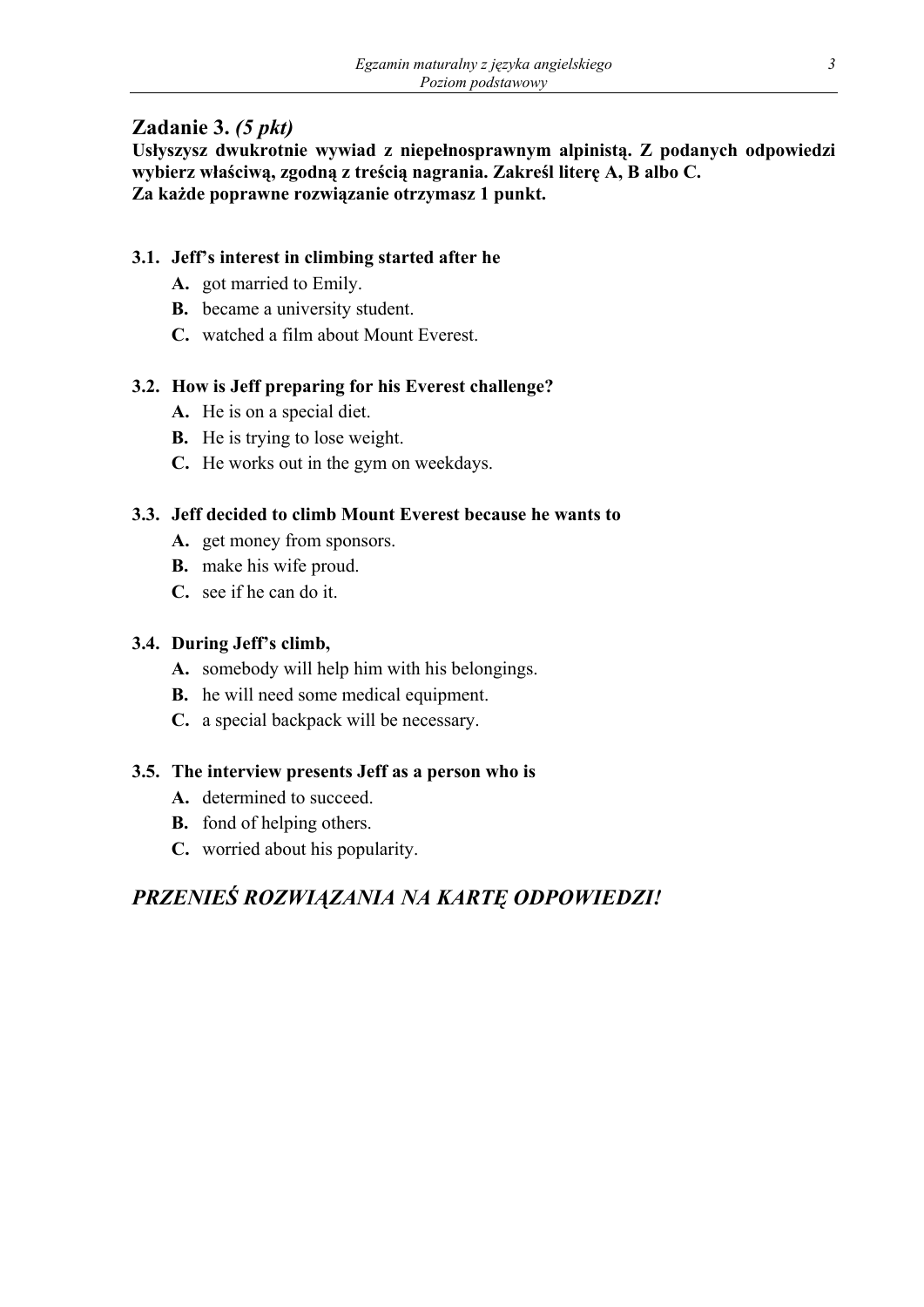# **ROZUMIENIE PISANEGO TEKSTU**

## **Zadanie 4.** *(7 pkt)*

**Przeczytaj tekst. Dobierz właściwy nagłówek (A–H) do każdego fragmentu tekstu (4.1.–4.7.). Wpisz odpowiednią literę w każdą kratkę. Uwaga: jeden nagłówek został podany dodatkowo i nie pasuje do żadnego fragmentu tekstu. Za każde poprawne rozwiązanie otrzymasz 1 punkt.** 

- **A.** A JOURNEY TO FIND MR DARCY
- **B.** DIFFERENT TIMES, DIFFERENT READERS
- **C.** THE AUTHOR'S HOUSE
- **D.** MIXED REACTIONS
- **E.** THE CHARACTERS' NEW ADVENTURES
- **F.** MR DARCY'S ESCAPE
- **G.** PLACES WHERE THE FILM WAS MADE
- **H.** A STAR IS BORN

### THE BEST-SELLING STORY

## **4.1.**

Jane Austen's novel, *Pride and Prejudice,* was published in 1813. The author sold the copyright for £110. When it was published, the novel was read mostly by men from high society, but nowadays it is popular mainly among women, of all age groups and backgrounds. The book has inspired many different adaptations.

# **4.2.**

In 1995, the BBC made a six-episode series based on the novel. The role of Mr Darcy was played by Colin Firth. It made the character of Mr Darcy and the actor himself extremely popular. The film was watched by about 10 million people. Even today, some people watch the film just to see Colin Firth in it. The scene where he walks in a wet shirt is still remembered by many fans.

**4.3.** 

It was hard for screenwriter Deborah Moggach to beat the 1995 adaptation and provoke such strong emotions. In her 2005 version, stars like Keira Knightley and Donald Sutherland were the main attraction. Many people also liked the outdoor scenes made in beautiful countryside. Yet some viewers said the film didn't manage to deal with the complexity of the book.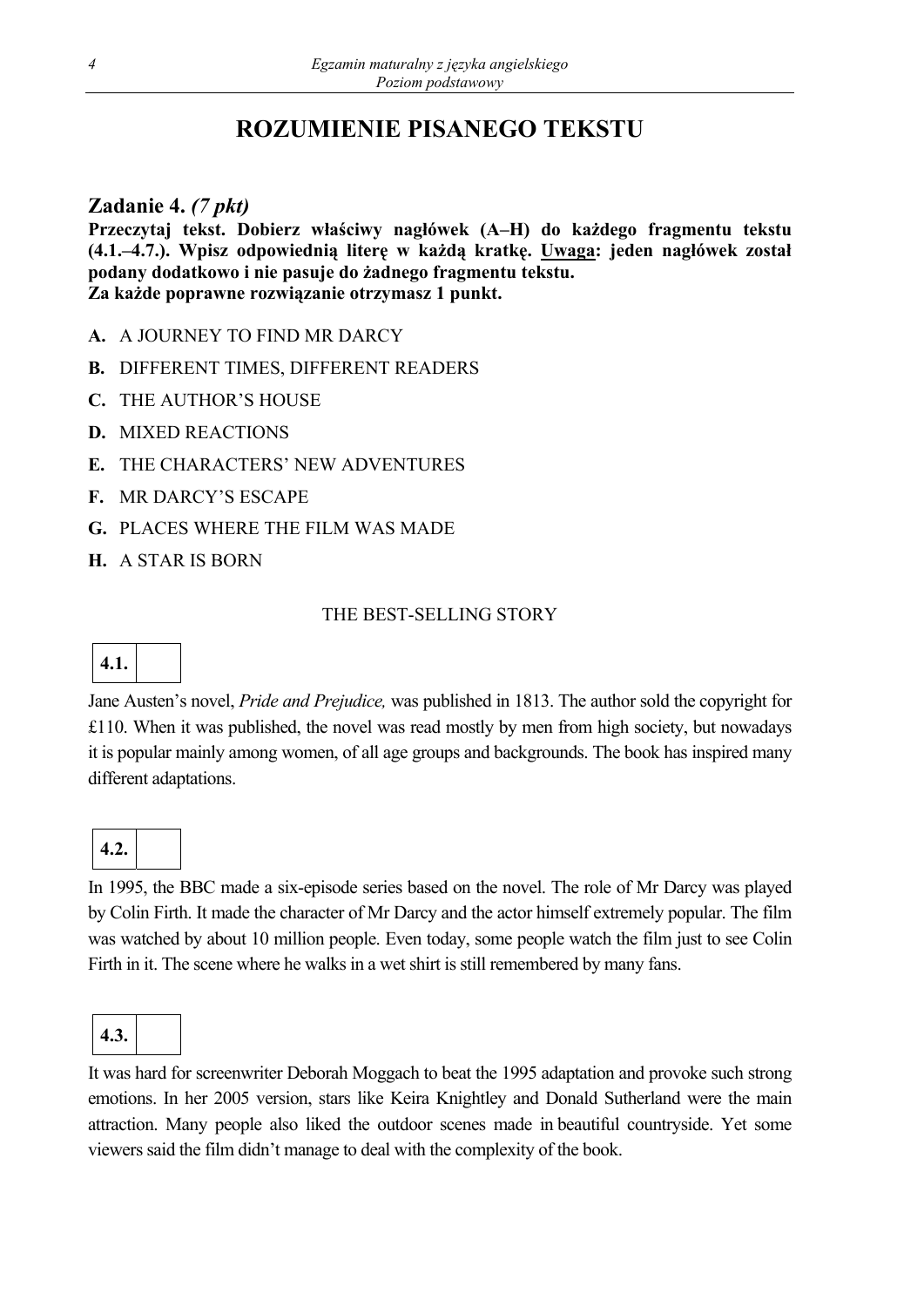

A few years ago P. D. James wrote a crime thriller in which Jane Austen's story continues. After Mr Darcy marries Elizabeth, they lead a happy life at Mr Darcy's country house at Pemberley. After six years, Elizabeth's sister arrives with the news that her husband has been murdered, and the reader joins Elizabeth and Mr Darcy in the search for the killer.

|--|

In 2013, Stephenie Meyer produced a film based on Shannon Hale's bestseller *Austenland*. It follows a thirty-year-old woman who carries a life-size paper doll of Mr Darcy. She is so obsessed with the BBC adaptation that she travels to a Jane Austen theme park in search of that perfect gentleman.

| .ប.<br>Ŧ |
|----------|
|----------|

One place that has benefited from the '*Pride and Prejudice* effect' is a 17th-century building in Hampshire. The writer lived there for the last eight years of her life. Now it is a popular museum. The number of visitors from various countries doubled after the 1995 BBC series.



You can also join a *Pride and Prejudice* walking tour in the Peak District, where some scenes were shot, ride through the film-sets dressed as your favourite character, see Elizabeth's room, or make a four-day luxury Austen excursion. Trips that recreate the experience can cost over £1,000 a day. *adapted from www.independent.co.uk*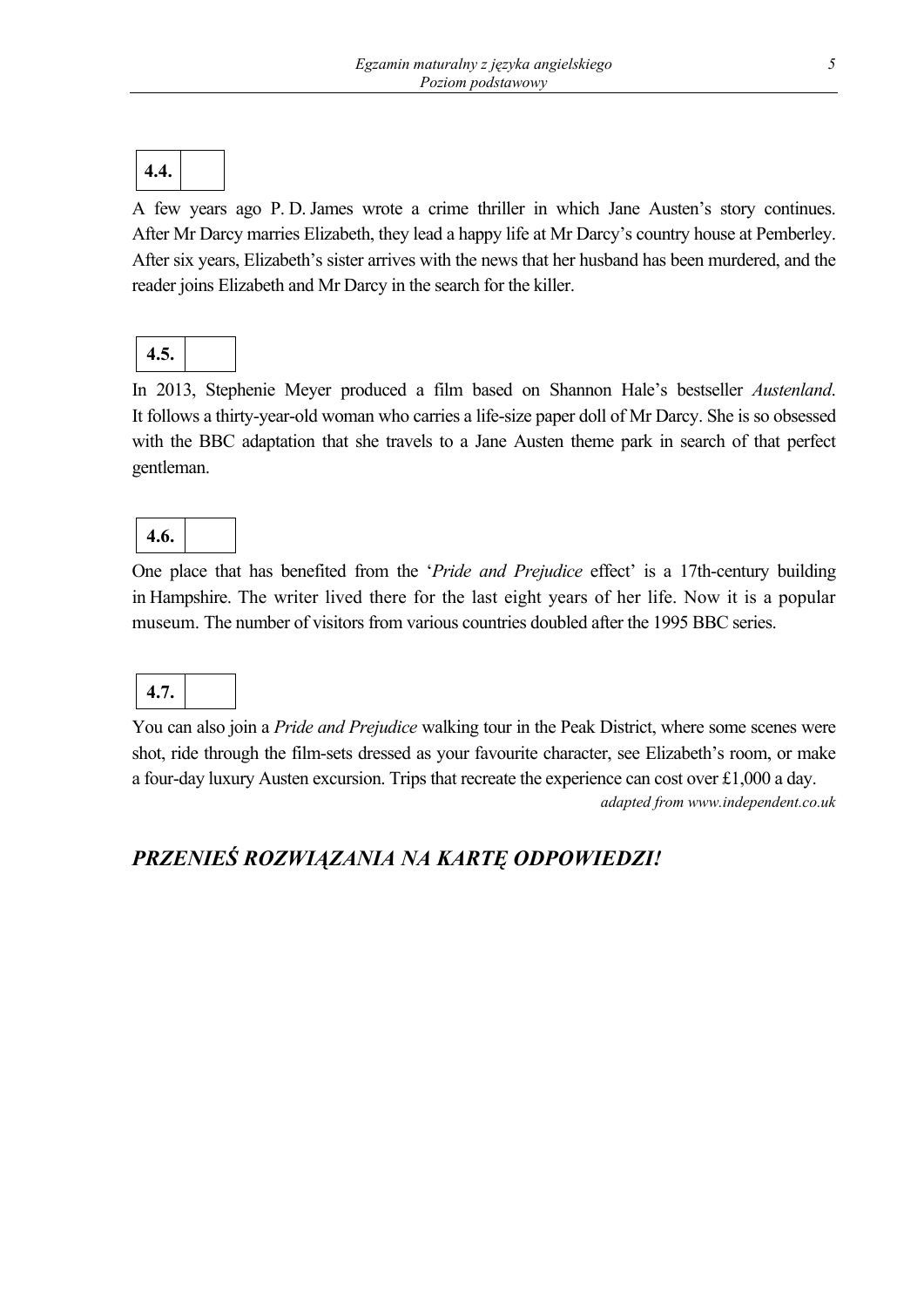#### **Zadanie 5.** *(6 pkt)*  **Przeczytaj tekst. Zaznacz znakiem X, które zdania są zgodne z treścią tekstu (T – True), a które nie (F – False). Za każde poprawne rozwiązanie otrzymasz 1 punkt.**

#### A MEETING

The bay was quiet and there was no one else there. I changed into my swimsuit very quickly. Then I crossed the hot, white sand. The blue-green water felt pleasantly cool and silky when I swam gently along the shore. Then I turned and floated lazily on my back, with my eyes closed against the bright sun. There was no cloud in the sky. I felt so carefree and relaxed.

Suddenly, I felt something cold swim past my leg. I looked around wildly to see what it was. I saw something coming back towards me. "Sharks!" I thought. I was terrified. I didn't wait, but swam madly towards the rocks on the beach. When I reached them, I managed to pull myself up and climb out of the water. Then I turned to look again. It wasn't a shark. It was a dolphin. He lay quietly in the water exactly where I was swimming and looked at me with his bright eyes. I watched him in delight.

But as I was about to go back into the water to join him, I heard a strange sound. Something flew past my ear and hit the water in front of the dolphin. It happened again. And I suddenly realized what was happening. These were bullets – someone was shooting at the dolphin. The shots were coming from the woods above the bay, and I shouted as loud as I could, "Stop that shooting!" I jumped into the water and swam quickly into the sunlight. I hoped that my rough movements, beating the waves and screaming would frighten the dolphin and that he would swim away from the danger. It did frighten him. He went under the water and disappeared.

I was very angry. I turned to look up at the cliffs. There was a big house there and a man standing in front of it. He was watching me. Quickly I picked up my things and started to run up towards the house. "Leave immediately," the man shouted. "This is private property. You have no right to be here."

When I got to the top of the cliff, he stopped me. I wasted no words. "Why were you shooting at the dolphin?" I asked.

He looked confused and puzzled. "What are you talking about?" he wanted to know.

"Don't pretend that you don't know. I saw you."

"I certainly saw a dolphin," he admitted, "but I wasn't shooting. I heard nothing. Anyway, why would anybody want to shoot a dolphin?" he asked.

"*I'm* asking *you*," I said. I looked at him and I said nothing more. I ran past the house and decided to contact the police as soon as I got to town.

*adapted from This Rough Magic, Mary Stewart, retold by Diane Mowat, OUP 2000*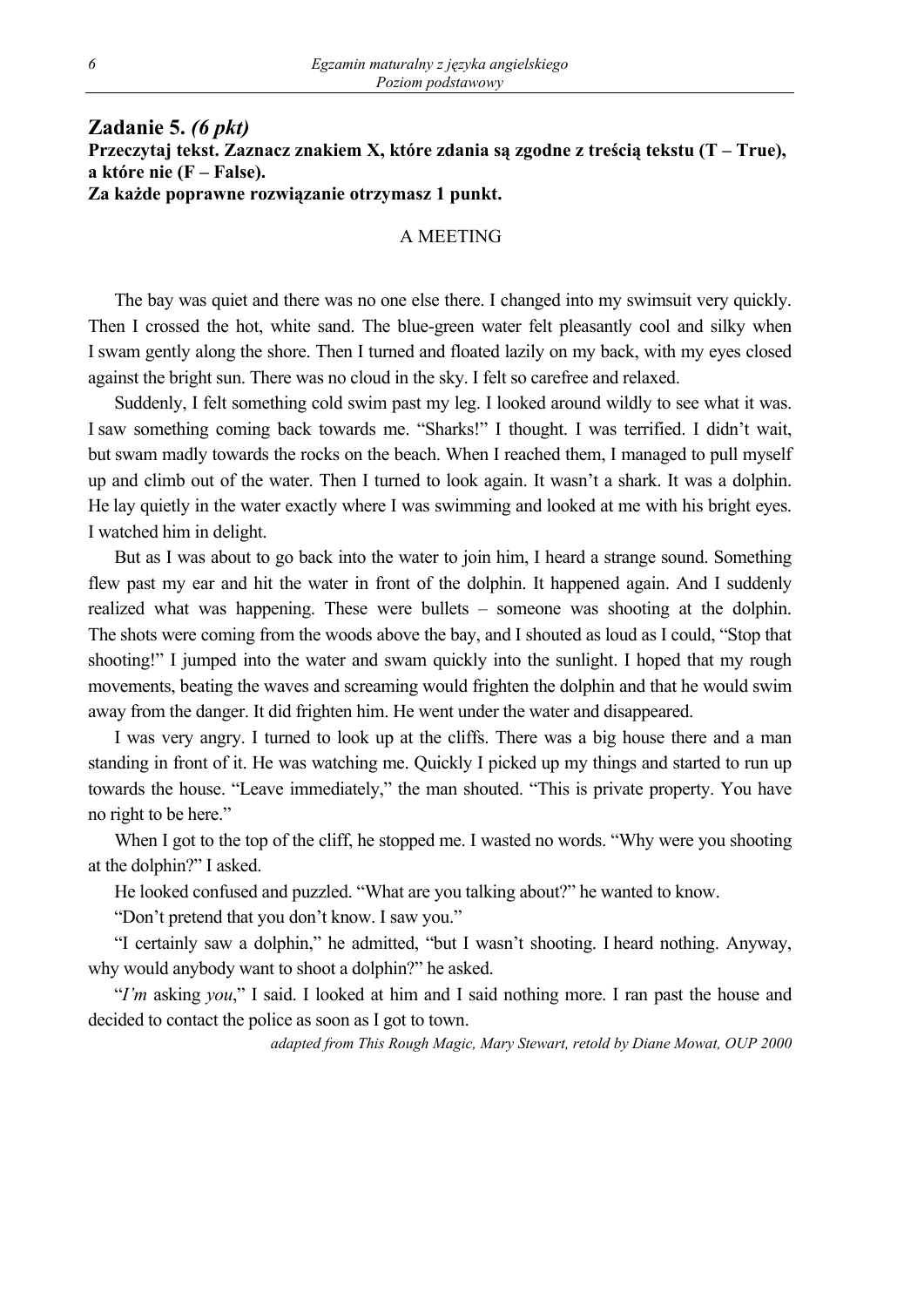| 5.1. | The water in the sea was too cold for the girl.        |  |
|------|--------------------------------------------------------|--|
| 5.2. | The girl got frightened when she was in the water.     |  |
| 5.3. | The girl managed to make the dolphin swim away.        |  |
| 5.4. | The man was angry that the girl had entered his house. |  |
| 5.5. | The girl accused the man of shooting at the dolphin.   |  |
| 5.6. | The girl told the man she would call the police.       |  |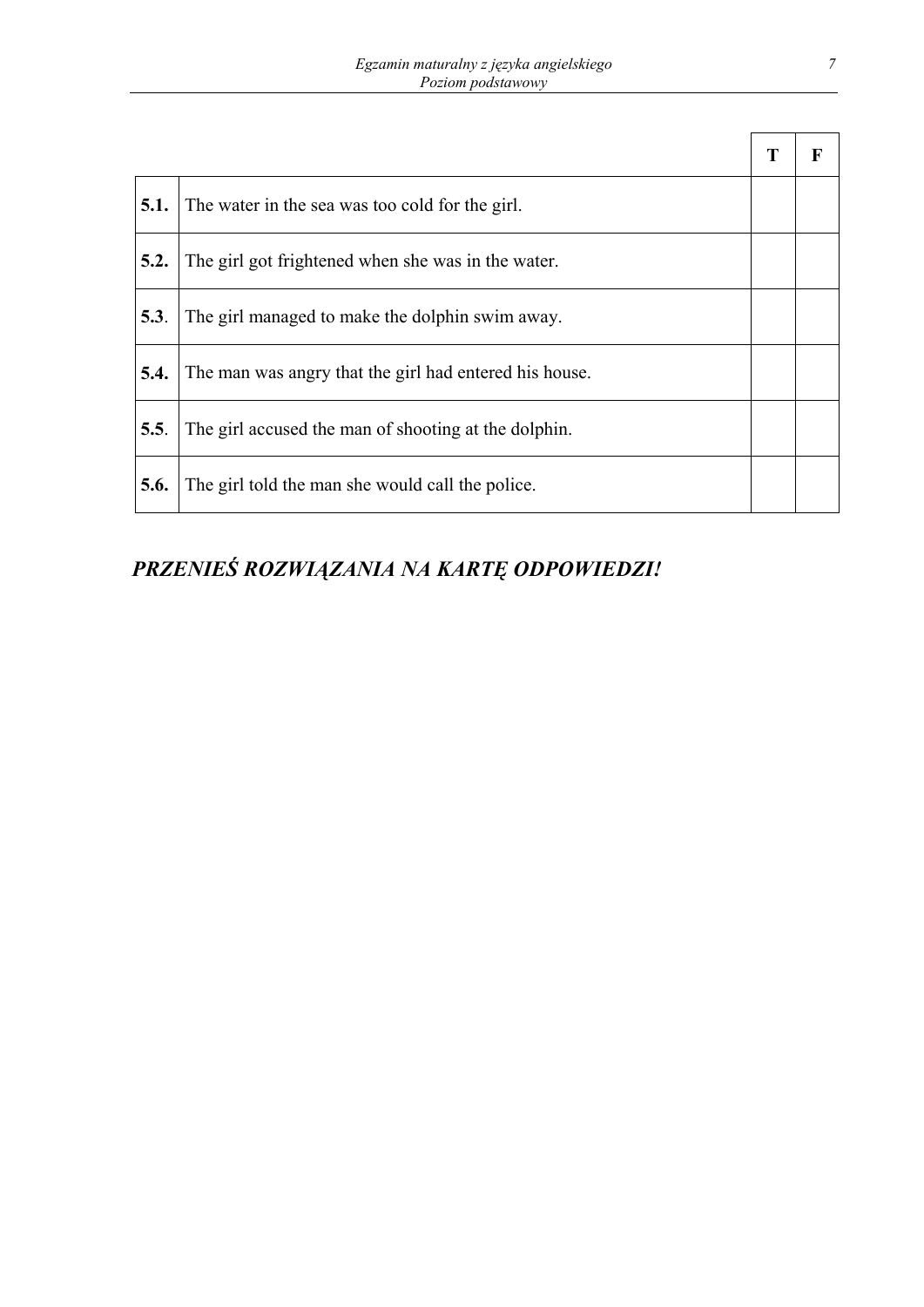#### **Zadanie 6.** *(7 pkt)* **Przeczytaj tekst. Z podanych odpowiedzi wybierz właściwą, zgodną z treścią tekstu. Zakreśl literę A, B, C albo D. Za każde poprawne rozwiązanie otrzymasz 1 punkt.**

#### THE CURTAIN

London guidebooks will soon add a new place to their list of tourist attractions. The remains of an Elizabethan<sup>1</sup> theatre called *The Curtain*, recently discovered in East London, will be of special value to Shakespeare lovers. It is probably the place where Shakespeare's famous play, *Romeo and Juliet,* was performed for the first time. Just like other theatres in Shakespeare's times *The Curtain* was probably a round building with a big yard in front of the stage. Most of the audience stood there. There was also a wooden gallery around the yard with seats for people who could pay more. Another interesting feature is that the building had no roof.

*The Curtain* was constructed in 1577, earlier than the most famous Elizabethan theatre *The Globe*. Plays were performed in *The Curtain* until the 1620s. Then it closed down. Many people think that stage curtains were an inspiration for its name but it's not true. In fact, the theatre took its name from one of the streets in the area.

Shakespeare and his acting group played in *The Curtain* for about two years. However, they did not like it very much. The audience that came to *The Curtain* were more interested in watching amusing performances with sword fights and acrobats than watching Shakespeare's plays about unhappy lovers or cruel kings. Because his plays were not as popular as he had hoped, Shakespeare and his players left *The Curtain* in 1599, when *The Globe* finally opened across the river.

The discovery of *The Curtain* was made after developers decided to build new offices and residential buildings in that part of London. Architects created an interesting project but according to British law, before builders can start any construction, the area must be carefully examined by archaeologists. And so it was in this case. The remains were discovered by a small team from the Museum of London Archaeology. So far they have uncovered only a small part of the old walls and the yard, but they hope that much more of the original theatre is still there. Unfortunately, after so many centuries, there is no chance of finding wooden structures in good condition or pages of Shakespeare's plays. They are lost forever. However, the museum experts are optimistic that they will find some items from the Elizabethan era, for example special pottery boxes, similar to modern piggy banks, in which people put coins when they entered the theatre. There were no tickets at the time, people just paid in cash: one penny for a standing place in the yard, and another one if they wanted a seat in the gallery.

New flats and office buildings are soon going to be built, so the theatre won't be reconstructed and we won't see modern plays performed there. There was a suggestion to move the remains to some other location, but the idea was rejected. The plan to make *The Curtain* part of a shopping centre was not accepted, either. However, the area will be open to the public and tourists will be able to see the remains and read information about the site. The building company believes that the discovery will make this part of London more attractive for future buyers and investors. Theatre specialists, on the other hand, hope to attract more tourists to Shakespeare's plays.

*adapted from www.news.sky.com; www.guardian.co.uk* 

<sup>1</sup>Elizabethan – from the period when Elizabeth I was Queen of England.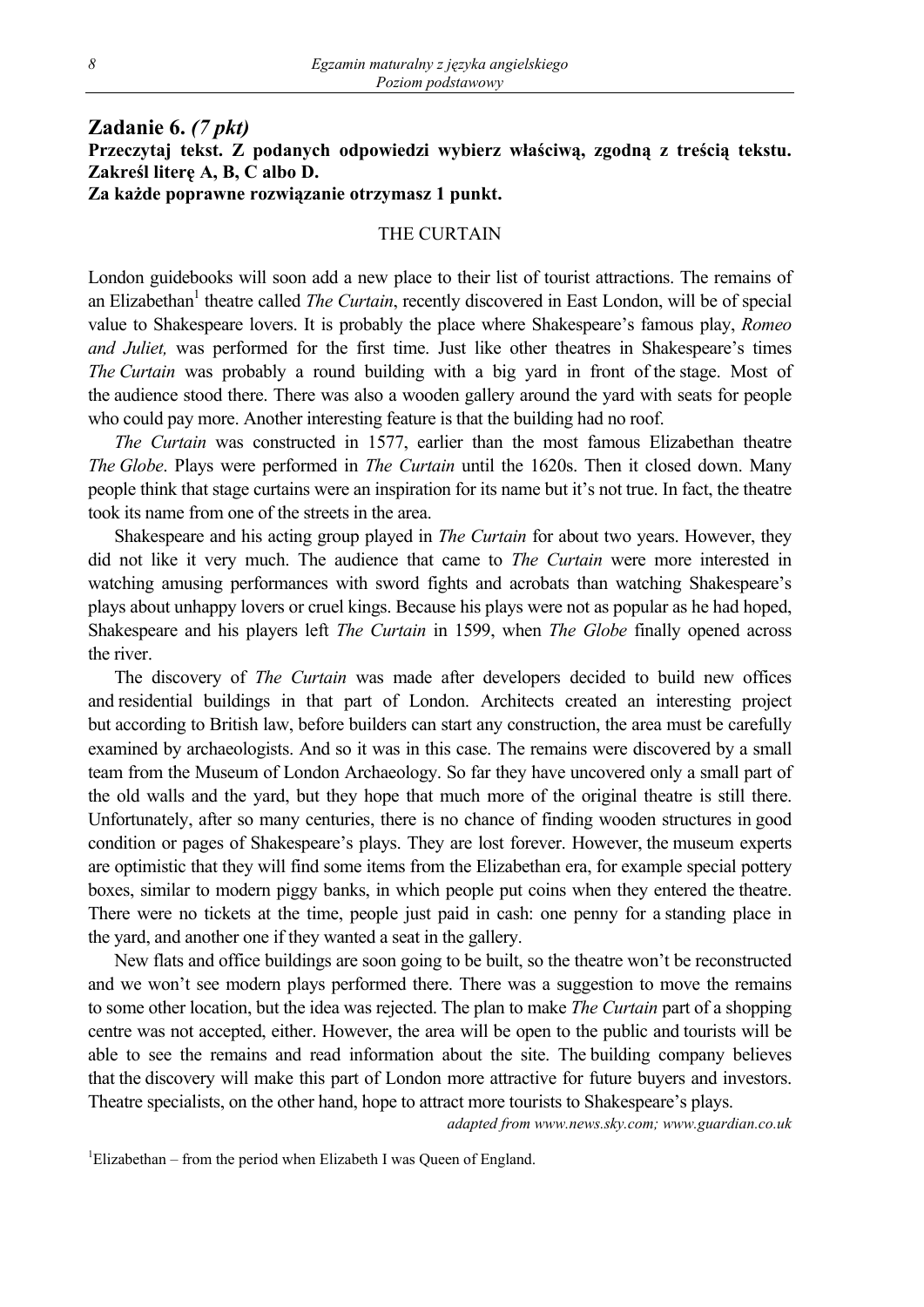#### **6.1. In the first paragraph, we learn**

- **A.** which Shakespeare's play was recently discovered.
- **B.** how much people paid for watching a play.
- **C.** why Elizabethan theatres had no roof.
- **D.** where a certain discovery was made.

#### **6.2. Which sentence is TRUE about** *The Curtain***?**

- **A.** It had an unusual stage curtain.
- **B.** It was built before *The Globe*.
- **C.** It changed its name in the 1620s.
- **D.** It was an inspiration for the name of a street.

#### **6.3. The author suggests that Shakespeare's group left** *The Curtain* **because**

- **A.** the acrobats in the theatre were not professional enough.
- **B.** the owner decided to close the theatre down.
- **C.** the theatre's audience preferred less serious entertainment.
- **D.** they were unexpectedly asked to leave.

#### **6.4. Who discovered the remains of** *The Curtain***?**

- **A.** builders
- **B.** architects
- **C.** developers
- **D.** archaeologists

#### **6.5. The team that discovered the remains expect to find**

- **A.** pages of Shakespeare's works.
- **B.** objects used to collect money.
- **C.** a ticket from Elizabethan times.
- **D.** a wooden gallery in good condition.

#### **6.6. The remains of** *The Curtain* **will be**

- **A.** left for people to visit.
- **B.** moved to another place.
- **C.** used to stage modern plays.
- **D.** made part of a shopping centre.

#### **6.7. The text is about**

- **A.** an important archaeological find.
- **B.** a guidebook about Elizabethan London.
- **C.** a discovery made in Shakespeare's times.
- **D.** a successful reconstruction of an old theatre.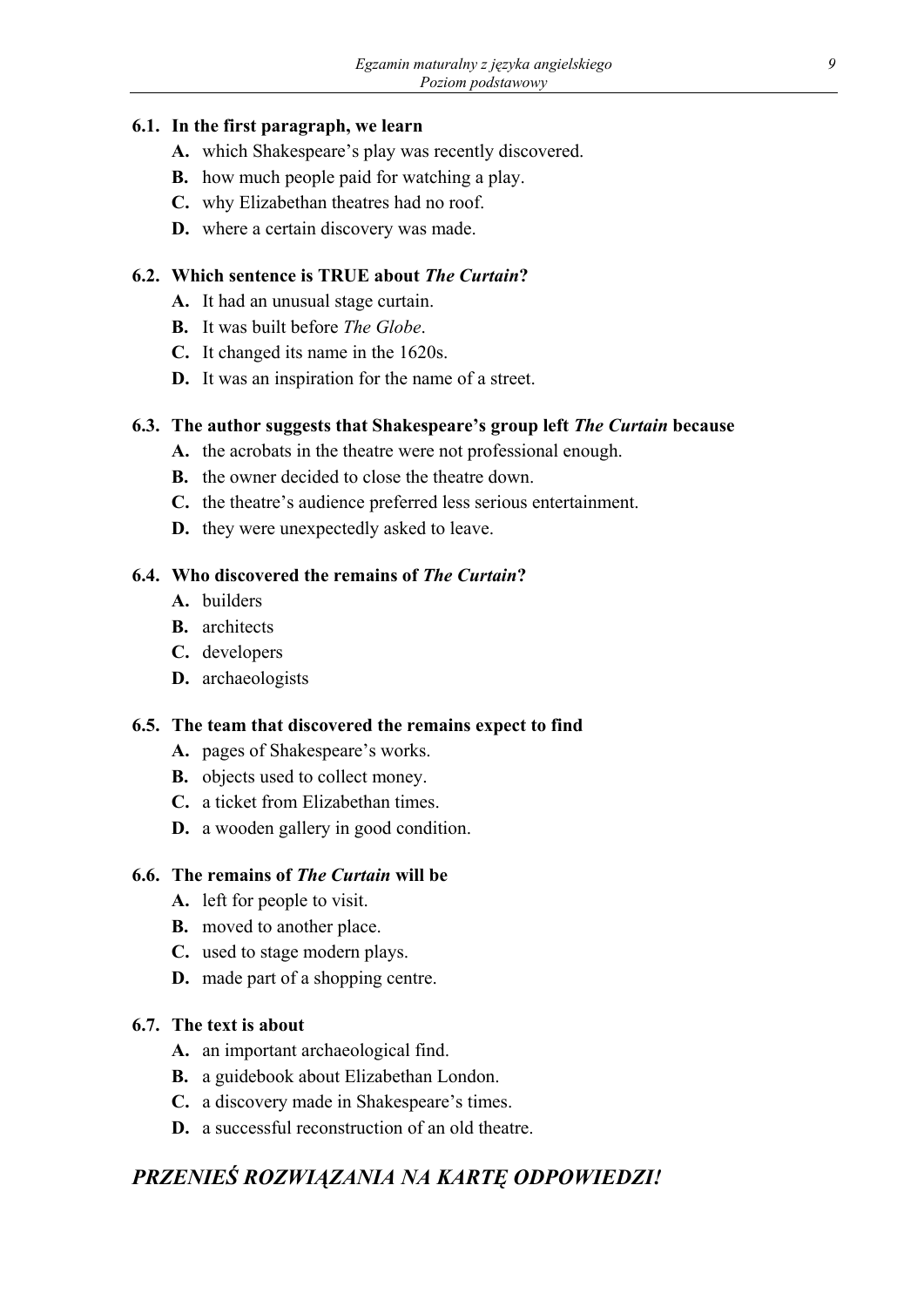# WYPOWIEDŹ PISEMNA

## Zadanie 7. (5 pkt)

Jesteś na kursie językowym za granicą. Napisz wiadomość do kolegi, z którym chodzisz na zajęcia.

- · Poinformuj go o spotkaniu Waszej grupy po zajęciach.
- · Powiedz, jaki będzie temat spotkania.
- · Wyjaśnij, dlaczego powinien ze sobą zabrać laptop.
- Zaproponuj wspólny powrót po spotkaniu.

Podpisz się jako XYZ. W zadaniu nie jest określony limit słów. Oceniana jest umiejętność przekazania wszystkich informacji (4 punkty) oraz poprawność językowa (1 punkt).

# **CZYSTOPIS**

| Liczba wyrazów w KFU |  |
|----------------------|--|
| Liczba błędów        |  |
| Procent błędów       |  |

|                   | TREŚĆ  |        |               |          | <b>POPRAWNOŚĆ</b> |              |  |
|-------------------|--------|--------|---------------|----------|-------------------|--------------|--|
|                   | Inf. 1 | Inf. 2 | <b>Inf. 3</b> | Inf. $4$ | <b>JEZYKOWA</b>   | <b>RAZEM</b> |  |
| Liczba<br>punktów | $0-1$  | $0-1$  | $0-1$         | $0-1$    | $0-1$             |              |  |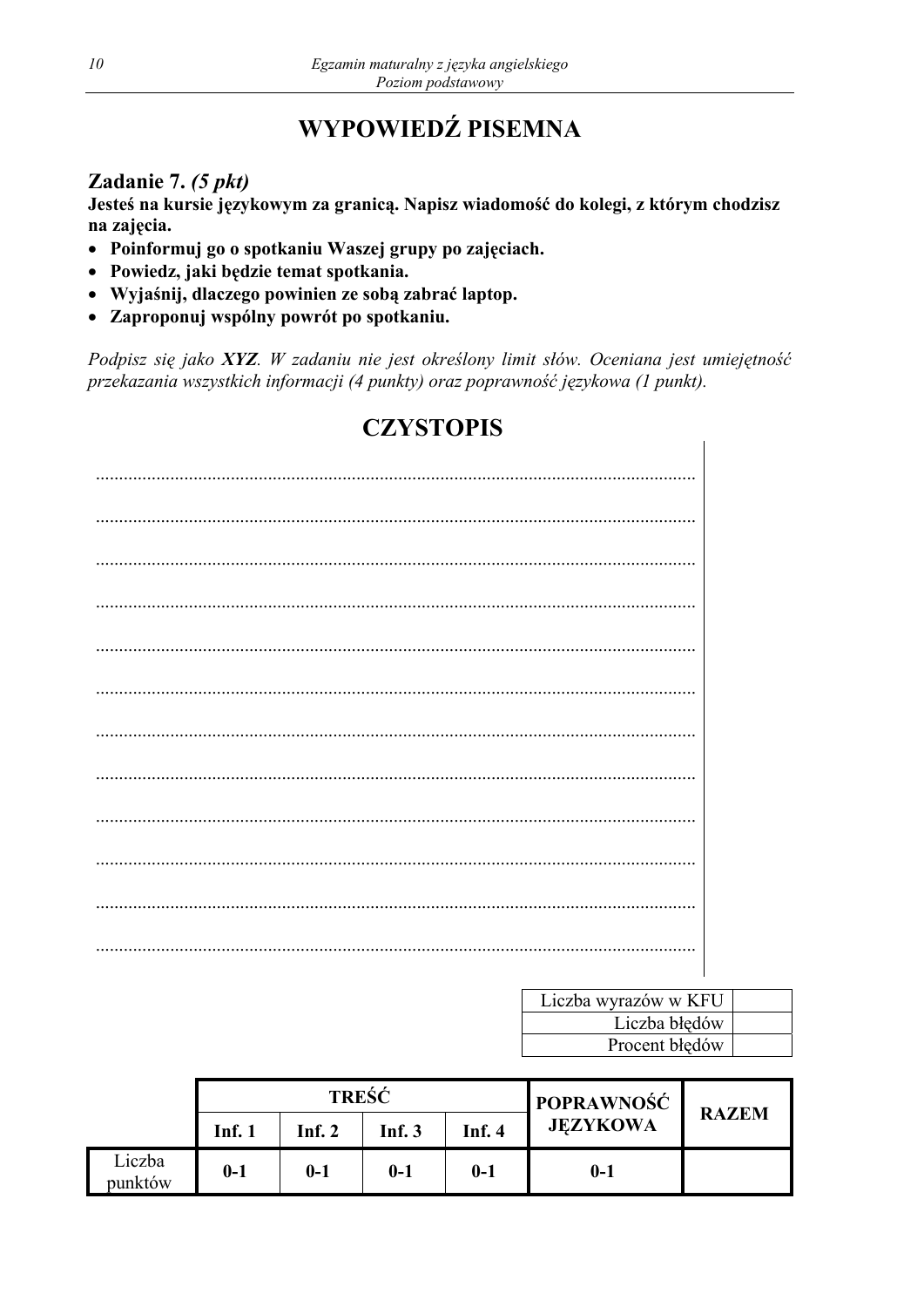## Zadanie 8. (10 pkt)

Właśnie udało Ci się sprzedać jakiś przedmiot przez Internet. Napisz list do znajomego z Anglii.

- Wyjaśnij, co postanowiłeś(-aś) sprzedać i dlaczego się na to zdecydowałeś(-aś).
- Wspomnij, jak zachęciłeś(-aś) do kupna tego przedmiotu i o co pytały osoby zainteresowane kupnem.
- · Wyraź zadowolenie z uzyskanej ceny i napisz, na co przeznaczysz pieniądze.
- Poinformuj, w jaki sposób chciałeś(-aś) przekazać tę rzecz nabywcy i jaki problem wyniknął w związku z jej przekazaniem.

Pamiętaj o zachowaniu odpowiedniej formy listu. Nie umieszczaj żadnych adresów. Podpisz się jako XYZ. Długość listu powinna wynosić od 120 do 150 słów. Oceniana jest umiejętność przekazania wszystkich informacji (4 punkty), forma (2 punkty), bogactwo językowe (2 punkty) oraz poprawność językowa (2 punkty).

Uwaga: jeśli praca będzie zawierać więcej niż 200 słów, otrzymasz za jej formę 0 punktów.

# **CZYSTOPIS**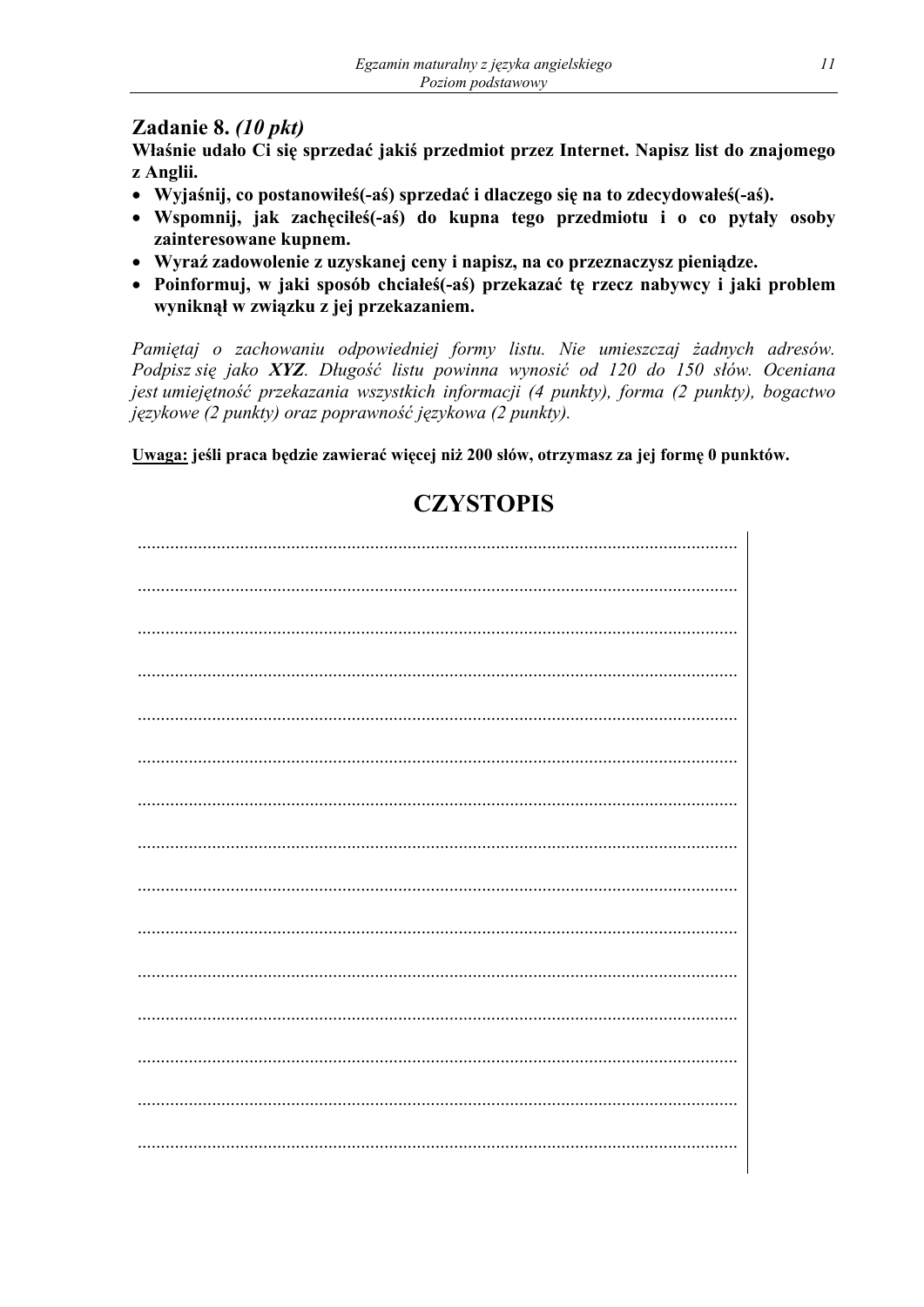| <br> |
|------|
|      |
|      |

| Liczba wyrazów w DFU |  |
|----------------------|--|
| Liczba błędów        |  |
| Procent błędów       |  |

|                   | <b>TREŚĆ</b> |                                                                                                                                                                                             |          |          | FORMA BOGACTWO POPRAWNOŚĆ RAZEM |             |  |
|-------------------|--------------|---------------------------------------------------------------------------------------------------------------------------------------------------------------------------------------------|----------|----------|---------------------------------|-------------|--|
|                   | Inf. 1       | Inf. 2                                                                                                                                                                                      | Inf. $3$ | Inf. $4$ |                                 |             |  |
| Liczba<br>punktów |              | $\begin{bmatrix} 0 & -0 & 5 & -1 \end{bmatrix}$ $\begin{bmatrix} 0 & -0 & 5 & -1 \end{bmatrix}$ $\begin{bmatrix} 0 & -0 & 5 & -1 \end{bmatrix}$ $\begin{bmatrix} 0 & -1 & -2 \end{bmatrix}$ |          |          | $0 - 1 - 2$                     | $0 - 1 - 2$ |  |